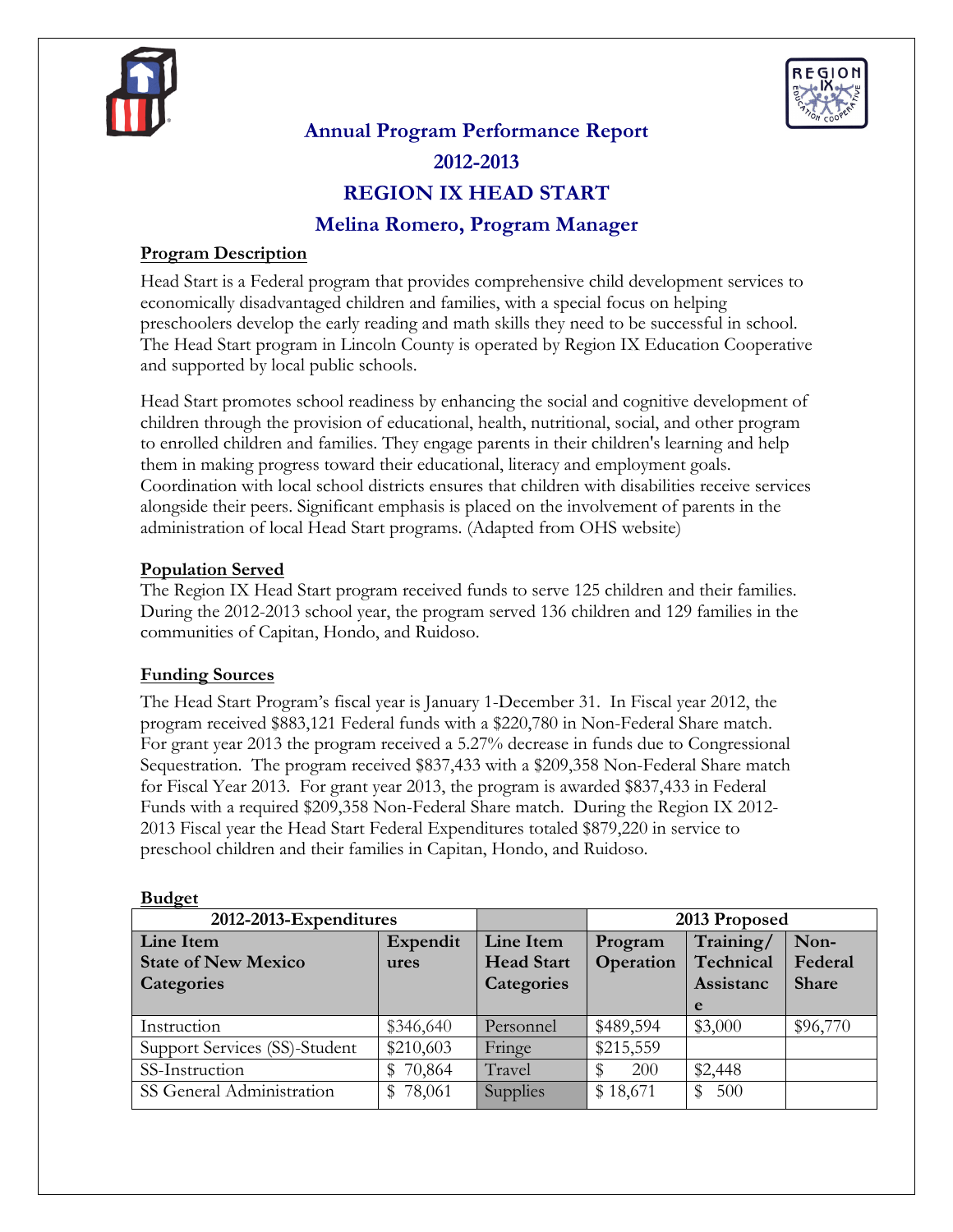| <b>Central Services</b>       | 56,215<br>SS. | Contractual                                    | \$13,849  | \$3,167  |           |
|-------------------------------|---------------|------------------------------------------------|-----------|----------|-----------|
| Operation & Maintenance of    | \$25,543      | Other                                          | \$31,021  | \$7,060  | \$112,588 |
| Plant                         |               |                                                |           |          |           |
| <b>Student Transportation</b> | \$47,216      | Indirect cost                                  | \$52,364  |          |           |
| Food Services Operations      | \$12,157      | Total                                          | \$821,258 | \$16,175 | \$209,358 |
| <b>Community Services</b>     | \$2,149       | Region IX Fiscal Year- July 1-June 30          |           |          |           |
| Operations                    |               | Head Start Fiscal Year - January 1-December 31 |           |          |           |
| Total                         | \$879,220     |                                                |           |          |           |

**Audit Report -** There were no audit findings related to the Head Start program for the Fiscal Year 2012. Please see the *Financial Overview* of the complete Region IX Annual Performance Report for complete grantee financial details.

#### **Entrepreneurial Revenues to support REC IX Operational**:

2012 – \$69,943 and 2013 - \$61,321

# **Federal On-site Monitoring Review**

Head Start programs on a national level are reviewed for compliance by a Federal team every three years. The last tri-annual review for the Head Start program was conducted from February 27-March 2, 2012. During this review two areas were cited as non-compliance. The findings were as follows*: Part 92-Uniform Administrative Requirements for Grants and Cooperative Agreements to State and Local Governments (Subpart C-Post Award Requirements) 92.24 Matching or cost sharing. (g) Appraisal of real property. In some cases under paragraphs (d), (e) and (f) of this section, it will be necessary to establish the market value of land or a building or the fair rental rate of land or of space in a building. In these cases, the Federal agency may require the market value or fair rental value be set by an independent appraiser, and that the value or rate be certified by the grantee. This requirement will also be imposed by the grantee on subgrantees.* The grantee did not ensure the value claimed for donated space was based on fair rental value as determined by an in depended appraiser for space claimed at the Nob Hill Early Childhood site. The second finding was as follows: *Sec.648A. Staff Qualifications and Development (g) Staff Recruitment and Selection Procedures-Before a Head Start agency employs an individual, such agency shall – (3) obtain—(A) a State, tribal, or Federal criminal record check covering all jurisdictions where the grantee provides Head Start services to Children.* The grantee hired an individual 5 working days before the criminal history was obtained. The employee was hired to attend mandatory training and was not in contract with children or families during this time.

| Position             | <b>Masters</b> | Bachelors | Associates | Some    | <b>High School</b> |
|----------------------|----------------|-----------|------------|---------|--------------------|
|                      | Degree         | Degree    | Degree     | College | Diploma/GED        |
| Director             |                |           |            |         |                    |
| 6 Teachers           |                |           |            |         |                    |
| 6 Teacher Assistants |                |           |            |         |                    |
| Area Service         |                |           |            |         |                    |
| Managers             |                |           |            |         |                    |
| 3 Coordinators       |                |           | 2          |         |                    |
|                      |                |           |            |         |                    |

#### **Staff and Education**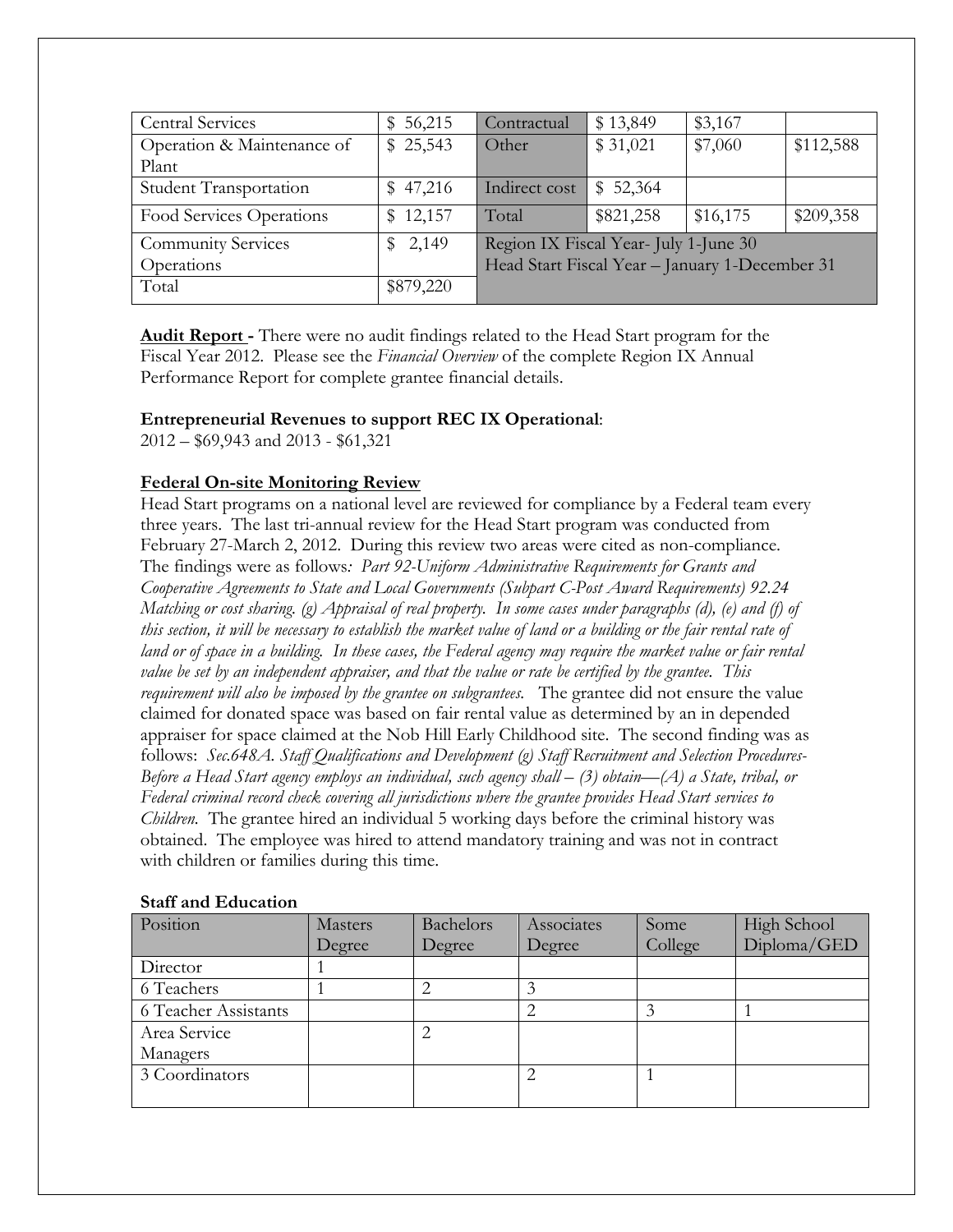| Position          | <b>Masters</b><br>Degree | Bachelors<br>Degree | Associates<br>Degree | Some<br>College | <b>High School</b><br>Diploma/<br><b>GED</b> |
|-------------------|--------------------------|---------------------|----------------------|-----------------|----------------------------------------------|
| 3 Bus Monitors    |                          |                     |                      |                 |                                              |
| 1 Meal            |                          |                     |                      |                 |                                              |
| Service/Custodian |                          |                     |                      |                 |                                              |

#### **Average Enrollment & Average Daily Attendance (ADA)**

| $\epsilon$ | Sept    | Oct     | O<br>Nov. | Dec     | lan  | Feb     | March   | April | Mav  | Avg.    |
|------------|---------|---------|-----------|---------|------|---------|---------|-------|------|---------|
| Enrollment | $100\%$ | $100\%$ | 100%      | $100\%$ | 100% | $100\%$ | $100\%$ | 100%  | 100% | $100\%$ |
| <b>ADA</b> | 90%     | 91%     | 87%       | 83%     | 79%  | 83%     | 82%     | 80%   | 80%  | 84%     |

## **Physical & Dental Examination Received**

| $#$ of<br>Children | Physical<br>Exams | Treatment<br>Needed | Treatment<br>Received | Dental<br>Exams | Treatment<br>Needed | Treatment<br>Received | Over<br>Weight | Obese |
|--------------------|-------------------|---------------------|-----------------------|-----------------|---------------------|-----------------------|----------------|-------|
| 136                | 131               |                     |                       | 135             | 17                  |                       | 19             | 18    |
| $\frac{0}{0}$      | 96%               |                     | 73%                   | 99%             |                     | 47%                   | 14%            | 13%   |

# **Research Based Curriculum**

The Head Start program uses the *DLM Early Childhood Express* curriculum which is a holistic, childcentered program that nurtures each child by offering carefully selected and carefully sequenced learning experiences. It provides a wealth of materials and ideas to foster the social-emotional, intellectual, and physical development of children. At the same time, it nurtures the natural curiosity and sense of self that can serve as the foundation for a lifetime of learning. For the 2013- 2014 school year, the program will be using Creative Curriculum.

## **Teaching Strategies Gold/School Readiness Goals**

*Teaching Strategies GOLD®* is an authentic observation-based assessment system for children from birth through kindergarten. The Region IX Head Start program implemented this tool during the 2012-2013 school year. *Teaching Strategies Gold®* presents progressions of development and learning for objectives in the areas of social–emotional, physical, language, and cognitive development and in the content areas of literacy, mathematics, and English-language acquisition. Indicators and examples enable tool administrators to rate children's knowledge, skills, and behaviors on a 10 point scale of "Not Yet" to level 9. Furthermore, with the exception of those for English language acquisition, the progressions use colored bands to show widely held expectations for various ages and for various classes/grades. At a glance, these colored bands show educators and families which skills and behaviors are typical for children of a particular age or class/grade. The bands help teachers manage the complexity of young children's development, which *Teaching Strategies Gold®*  recognizes as being uneven and rapidly changing. They also help teachers and families understand that expectations for a particular age or class often overlap expectations for another. *(adapted from: teachingstrategies.com)*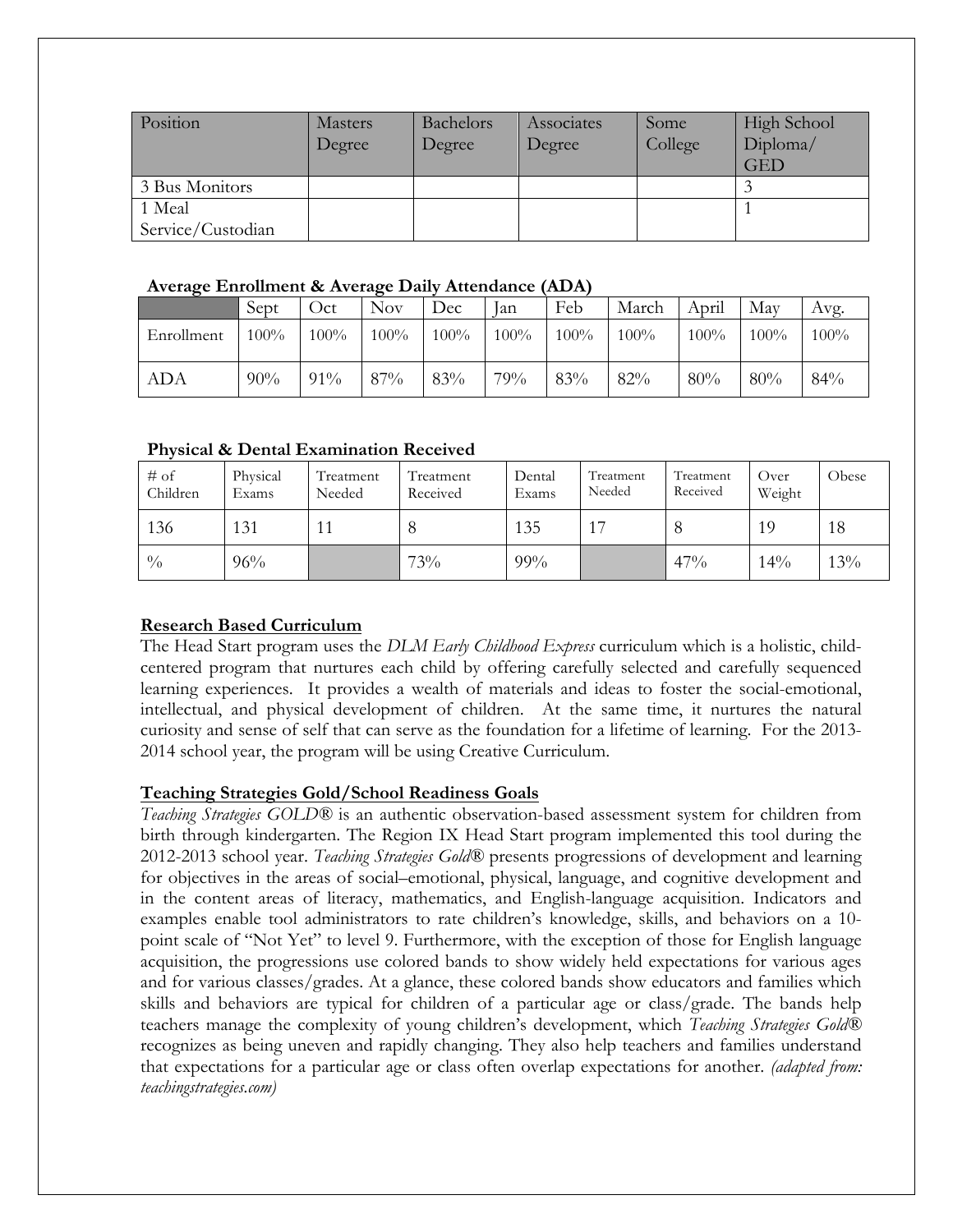| Areas of<br>Development |                       | <b>Below</b>          |            | Meeting               |                       |            |            | Exceeding             |            |  |
|-------------------------|-----------------------|-----------------------|------------|-----------------------|-----------------------|------------|------------|-----------------------|------------|--|
|                         | Cycle<br>$\mathbf{1}$ | Cycle<br>$\mathbf{2}$ | Cycle<br>3 | Cycle<br>$\mathbf{1}$ | Cycle<br>$\mathbf{2}$ | Cycle<br>3 | Cycle<br>1 | Cycle<br>$\mathbf{2}$ | Cycle<br>3 |  |
| Social<br>Emotional     | 35%                   | 18%                   | 9%         | 36%                   | 74%                   | 52%        | 2%         | 8%                    | 40%        |  |
| <b>Gross Motor</b>      | 35%                   | 24%                   | 4%         | 35%                   | 76%                   | 83%        |            |                       | 13%        |  |
| Fine Motor              | 23%                   | 12%                   | 3%         | 77%                   | 82%                   | 84%        |            | 6%                    | 13%        |  |
| Language                | 34%                   | 20%                   | 6%         | 65%                   | 75%                   | 66%        | $1\%$      | $5\%$                 | 28%        |  |
| Spanish<br>Language     | 33%                   | 19%                   | 4%         | 67%                   | 81%                   | 96%        |            |                       |            |  |
| Cognitive               | 33%                   | 15%                   | $7\%$      | 66%                   | 66%                   | 54%        | $1\%$      | 19%                   | 39%        |  |
| Literacy                | 40%                   | 12%                   | 6%         | 60%                   | 81%                   | 48%        |            | 7%                    | 45%        |  |
| Spanish<br>Literacy     | 17%                   | 14%                   | 13%        | 83%                   | 86%                   | 88%        |            |                       |            |  |
| Mathematics             | 50%                   | 17%                   | 7%         | 50%                   | 78%                   | 35%        |            | 5%                    | 30%        |  |

**Teaching Strategies Gold Assessment Snapshot Report for all Children Cycle 1, 2 & 3**

## **School Readiness Goals**

The School Readiness Goals (SRGs) were developed by a committee that consisted of teachers, coordinators, managers, parents, and input by the kindergarten staff. The Committee was lead by the Education Supervisor, who ensured the committee met 3 times a year to review data and make adjustments to the curriculum and family engagement activities as necessary. The SRG are aligned with New Mexico Early Learning Guidelines, Common Core Standards, and Head Start Family, Parent, and Community Outcomes.

## **Parent Engagement**

During the 2012-2013 school year, 214 parents and or community volunteers participated in a minimum of one activity related to the education of their children. Some of the Parent Engagement activities included: Monthly Parent meeting with specific training topics, such as pedestrian safety, governance, positive guidance, nutritional snacks, wildfire prevention, stress management, and summer activities; weekly distribution of Family Snippets for School Readiness; opportunities to view Conscious Discipline DVDs; and Holiday Decoration workshop with Stress Buster ideas. The Fatherhood group sponsored a Rocket-making home activity and took a family field trip to the Space Hall of Fame in Alamogordo. In addition the Fatherhood Group hosted the first annual Science Fair and the annual end-of-the year Little Olympics. Several workshops from Parents Reaching Out (PRO) were offered to families with children with disabilities. A group of currently enrolled parents were elected to the Policy Council which is comprised of of 51% of current Head Start parents and 49% of former Head Start parents and/or community